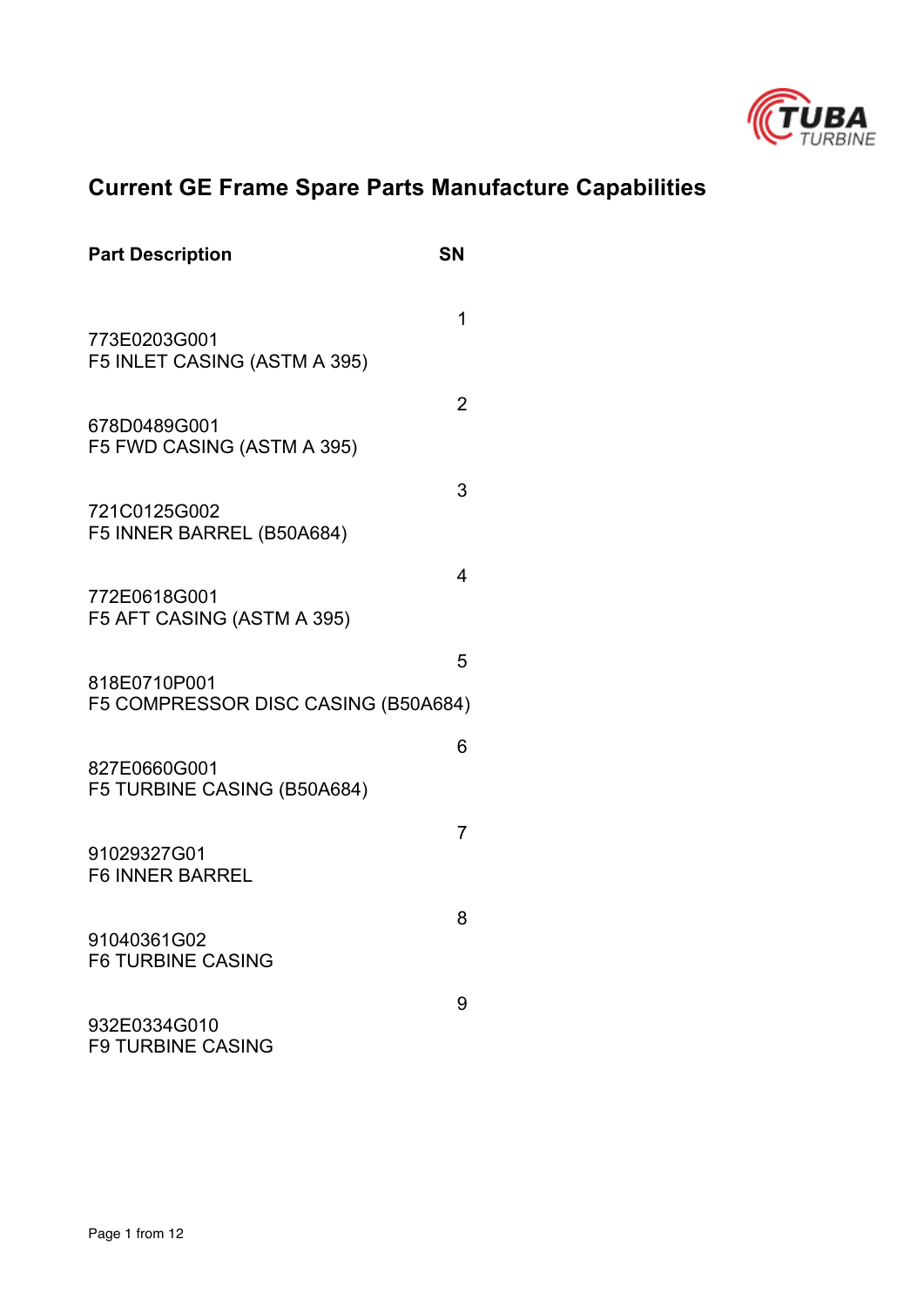### **Compressor Blades**

|                                                        | 10 |
|--------------------------------------------------------|----|
| 106L1697G001<br>F3 COMPRESSOR ROTOR BLADE KIT (3002 J) |    |
| 106L1696G001                                           | 11 |
| F3 COMPRESSOR STATOR BLADE KIT (3002 J)                |    |
| 106L1698G001<br><b>F5 COMPRESSOR STATOR VANE KIT</b>   | 12 |
| 106L1699G001<br>F5 COMPRESSOR ROTOR BLADE KIT          | 13 |
| 151D8782P001<br>F5 INLET GUIDE VANES (IGVS) KIT        | 14 |
|                                                        | 15 |
| 103L1101G003<br>F6 COMPRESSOR STATOR VANE KIT          |    |
| 103L1102G003<br>F6 COMPRESSOR ROTOR BLADE KIT          | 16 |
| 151D8781P001<br>F6 INLET GUIDE VANES (IGVS) KIT        | 17 |
| 103L1111G048<br><b>F7EA COMPRESSOR STATOR VANE KIT</b> | 18 |
| 103L1112G027<br><b>F7EA COMPRESSOR ROTOR BLADE KIT</b> | 19 |
|                                                        | 20 |
| 7FA<br>F7FA COMPRESSOR STATOR VANE KIT                 |    |
| 178C6275G002<br>F9 COMPRESSOR STATOR VANE KIT          | 21 |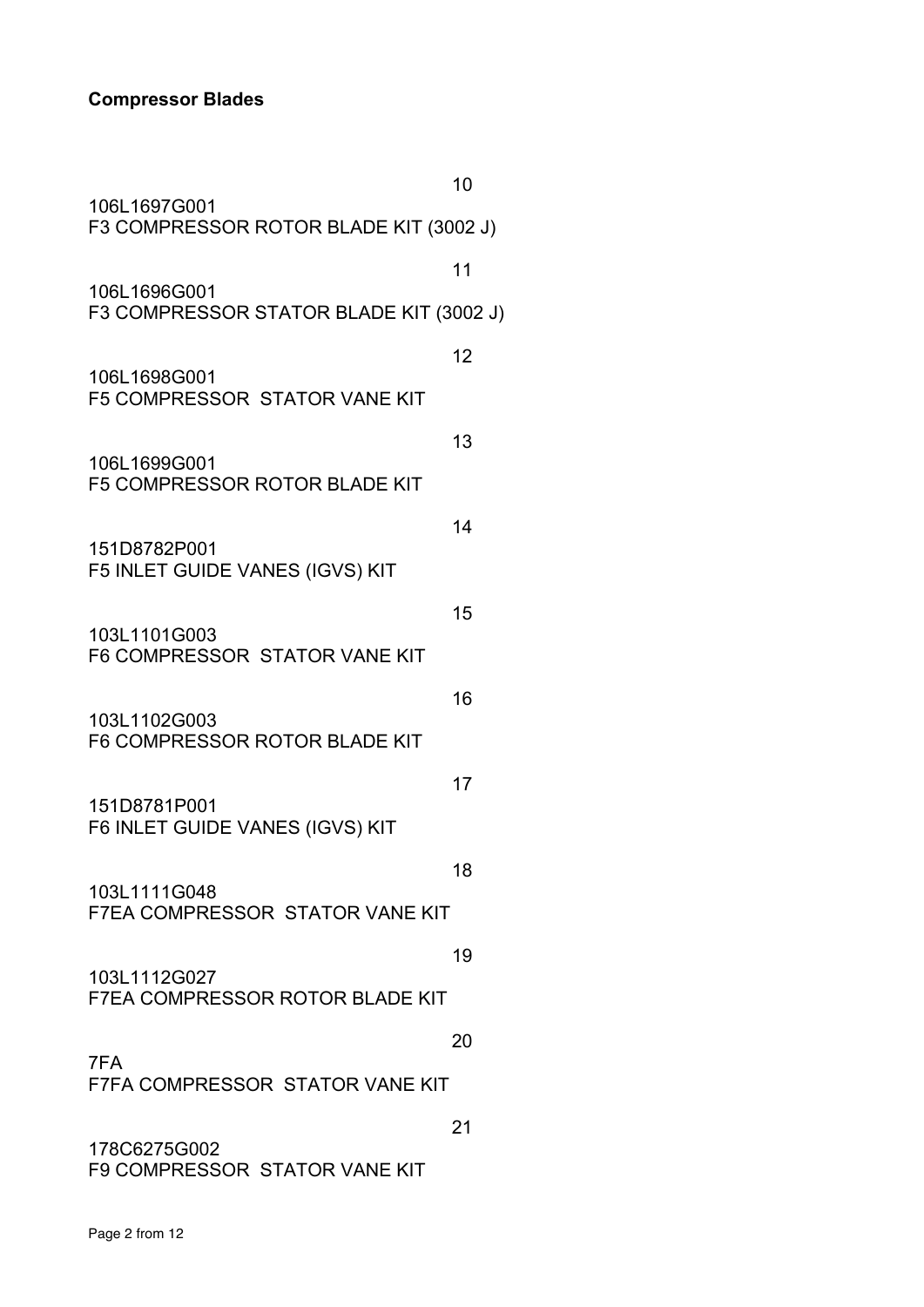| 9F                            |
|-------------------------------|
| F9 COMPRESSOR ROTOR BLADE KIT |

23 9FA F9FA COMPRESSOR STATOR VANE KIT

24

22

329A3338G001 F9 INLET GUIDE VANES (IGVS) KIT - 142D4639P001

#### **Shrouds**

| 329A3241G002<br><b>F3 SHROUD, 1ST STAGE</b> | 25 |
|---------------------------------------------|----|
| 202B0951G004<br>F3 SHROUD, 1ST STAGE        | 26 |
| 329A3428G002<br>F3 SHROUD, 2ND STAGE        | 27 |
| 339A9970G002<br><b>F5 SHROUD, 1ST STAGE</b> | 28 |
| 339A9970G004<br><b>F5 SHROUD, 1ST STAGE</b> | 29 |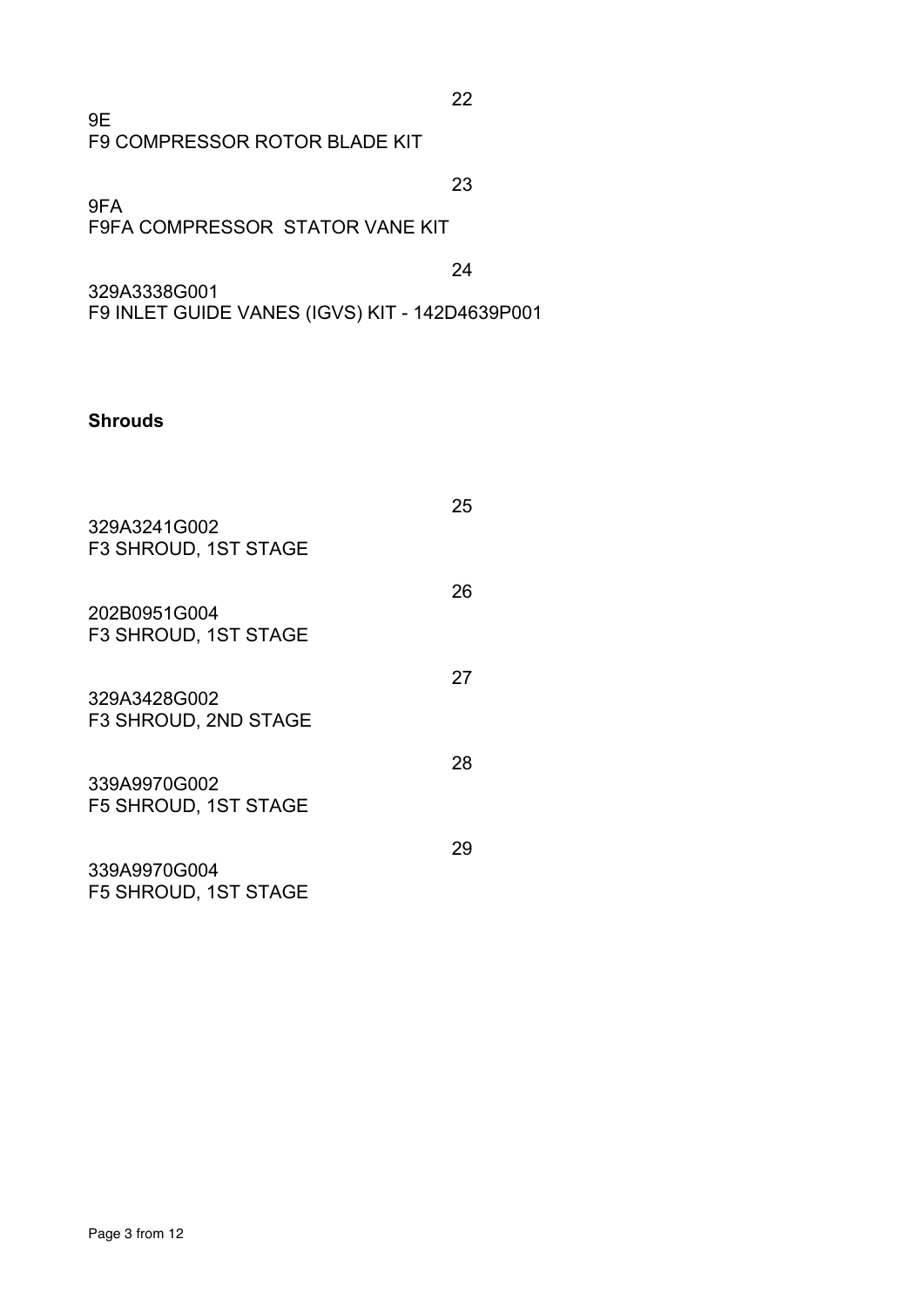1 329A3441G002 F5 SHROUD, 1ST STAGE 2 722C0163P001/2 F5 SHROUD, 1ST STAGE 3 722C0163P003/4 F5 SHROUD, 1ST STAGE 4 103E3009P001 F5 SHROUD, 1ST STAGE (5002C) 5 329A3485G002 F5 SHROUD, 2ND STAGE 6 339A9971G002 F5 SHROUD, 2ND STAGE 7 339A9971G004 F5 SHROUD, 2ND STAGE (HC) 8 678D0533P001 F5 SHROUD, 2ND STAGE 9 721C0970P002 F5 SHROUD, 2ND STAGE 10 143E3110G004 F6 SHROUD, 1ST STAGE HR 120 11 357A1587G001/2 F6 SHROUD, 1ST STAGE HR 120 12 368A1001G002 F6 SHROUD, 1ST STAGE HR 120 13 329A3228G004 F6 SHROUD, 1ST STAGE 14 329A3229G002 F6 SHROUD, 2ND STAGE (C) 15 329A3229G006 F6 SHROUD, 2ND STAGE (HC) 16 329A3230G002 F6 SHROUD, 3RD STAGE (C)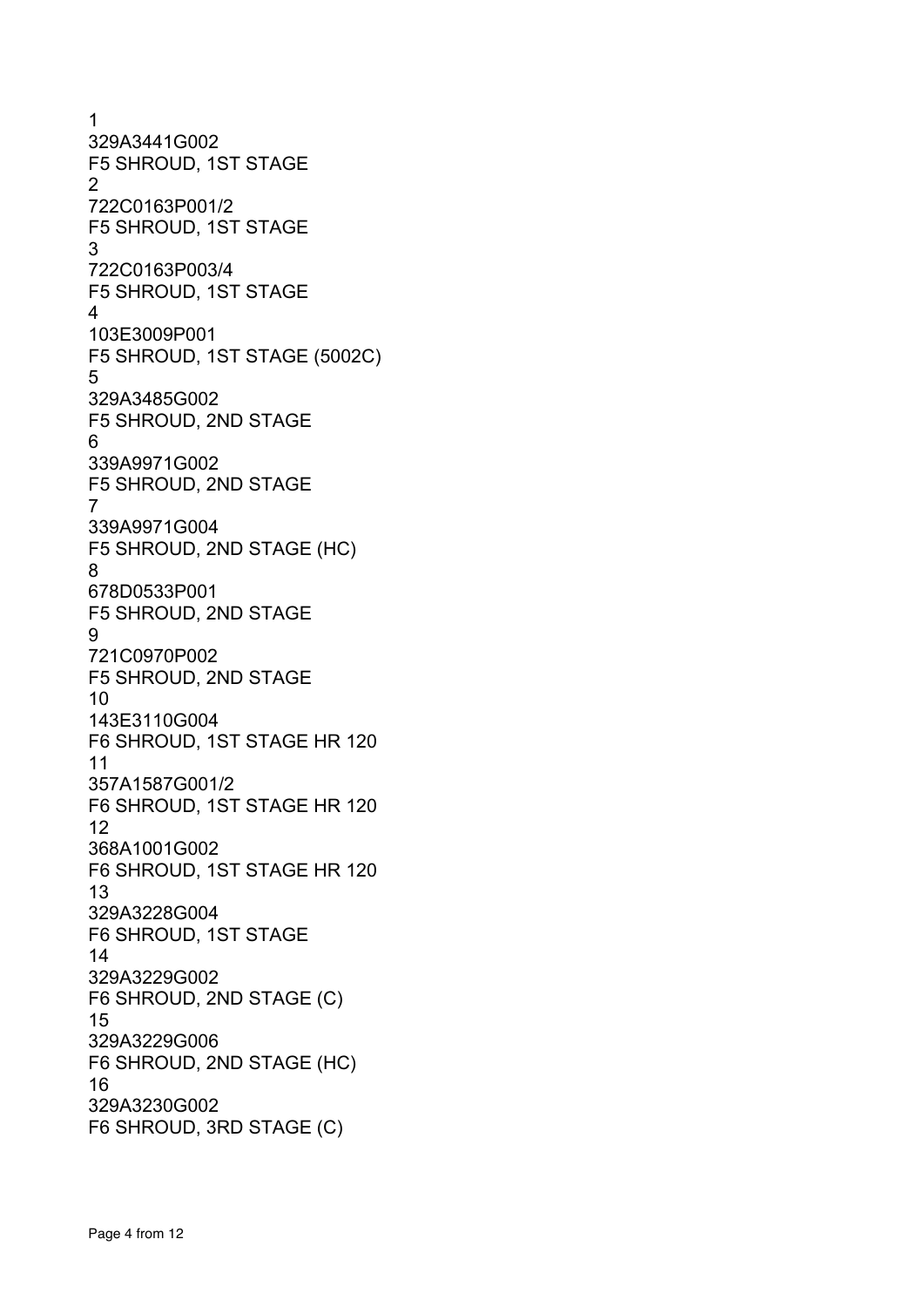17 329A3230G006 F6 SHROUD, 3RD STAGE (HC) 18 678D0446P001/2 F7 FIRST STAGE SHROUD 19 339A9964G002 F7 SHROUD, 1ST STAGE 20 329A3482G002 F7 SHROUD, 2ND STAGE (C) 21 339A9965G002/4 F7 SHROUD, 2ND STAGE (C) 22 339A9965G005 F7 SHROUD, 2ND STAGE (HC) 23 339A9966G002 F7 SHROUD, 3RD STAGE (C) 24 339A9966G002/4 F7 SHROUD, 3RD STAGE (C) 25 339A9966G005 F7 SHROUD, 3RD STAGE (HC) 26 7FA F7FA 3RD STAGE SHROUD - 1000288 27 104C1225P008 F9 SHROUD, 1ST STAGE HR 120 28 172D7460G001 F9 SHROUD, 1ST STAGE (2 PC DESIGN) 29 329A3246G002 F9 SHROUD, 1ST STAGE 30 329A3247G002/3/6 F9 SHROUD, 2ND STAGE (C) 31 329A3247G007 F9 SHROUD, 2ND STAGE (HC) 32 329A3248G002 F9 SHROUD, 3RD STAGE (C)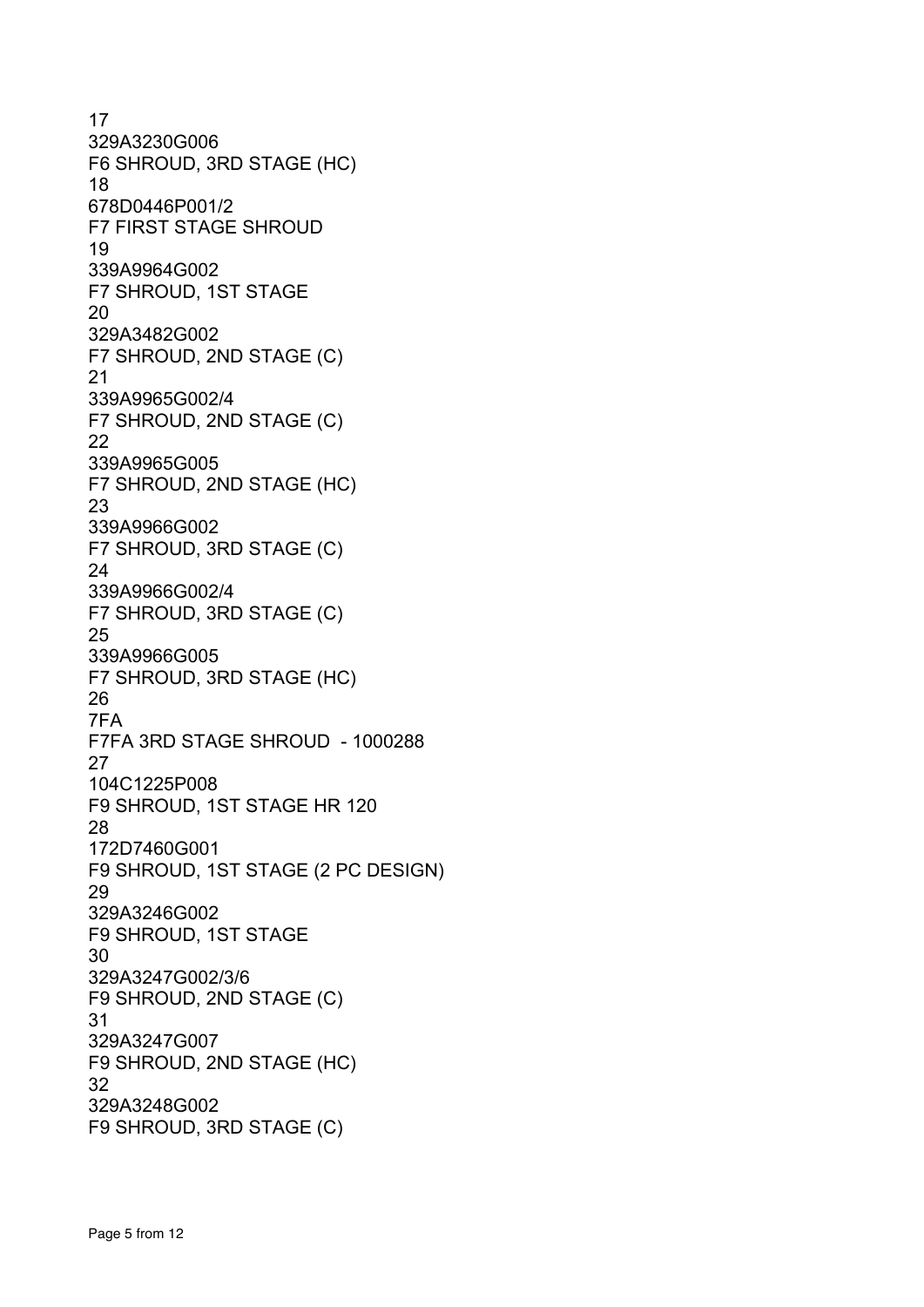33 6329A3248G004 F9 SHROUD, 3RD STAGE (C) 34 329A3248G005 F9 SHROUD, 3RD STAGE (HC) 35 329A3248G006 F9 SHROUD, 3RD STAGE (HC) Nozzle Ring & Diaphragm 36 164C2947G002 F5 RING ASSY SUPPORT STG. 1 37 109E3661G001/2 F6 2ND STAGE DIAPHRAGM 38 109E3411G001/2 F6 3RD STAGE DIAPHRAGM 39 143D6687G002 F6 3RD STAGE DIAPHRAGM 40 141E1784G001 F7FA 2ND STAGE DIAPHRAGM 41 146E4003G001 F9FA 3RD STAGE DIAPHRAGM 42 141E1790G001 F9FA 2ND STAGE DIAPHRAGM Combustion Parts 43 215A4561P001 F5 CROSS FIRE TUBE 44 306A4456G001 F5 CROSS FIRE TUBE 45 919B0310P001 F5 RETAINER - X FIRE TUBE 46 193D9001G001 F6 TP BULLHORN 47 178C6050P002 F6 CROSSFIRE TUBE (FEMALE) 48 178C6049P002 F6 CROSSFIRE TUBE (MALE) 49 279A1887P001 F6 CROSSFIRE TUBE OUTER SLEEVE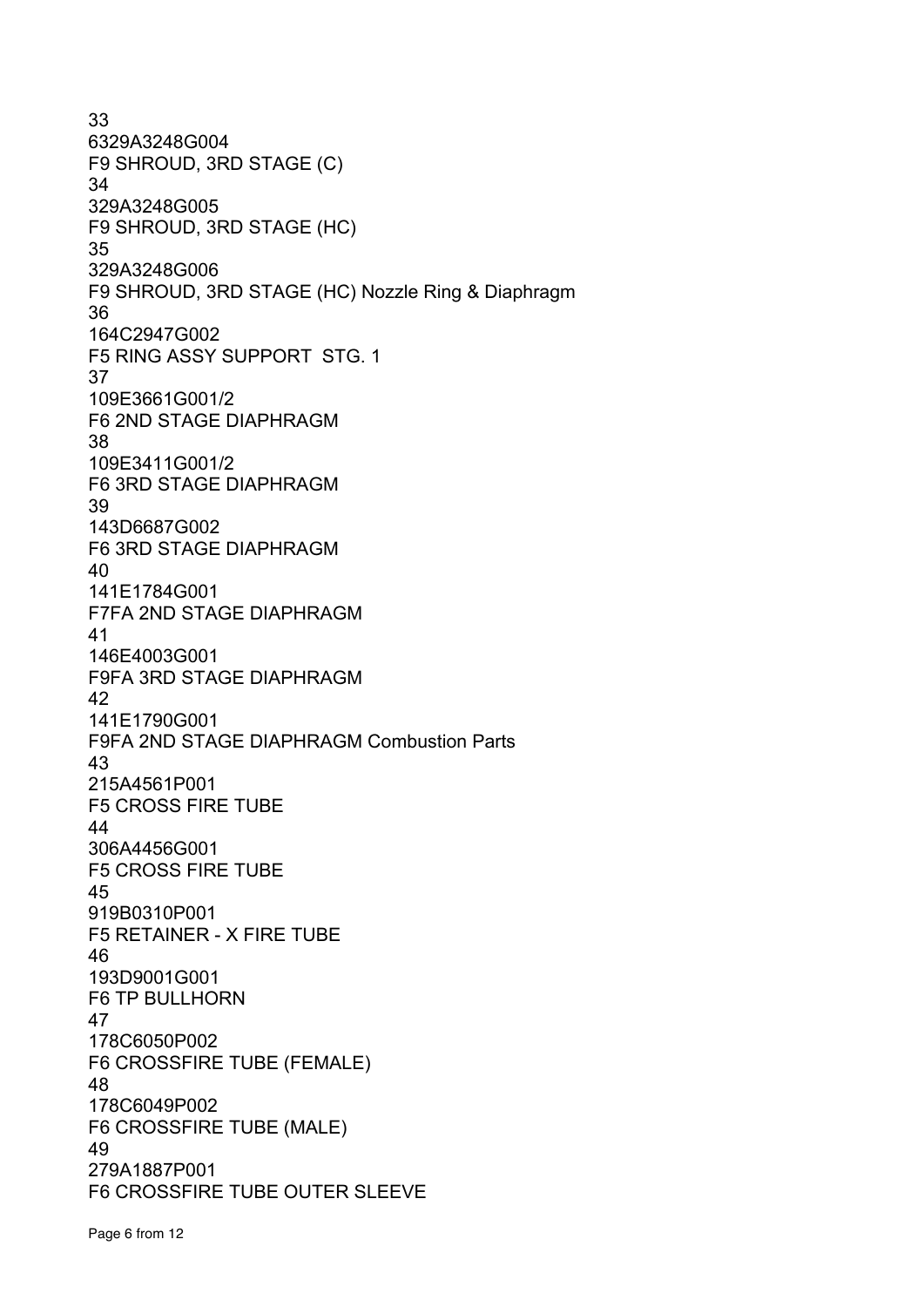50 178C6048P001 F6 SPRING RETAINER CIEK 51 117E8218G001 FLOW SLEEVE FWD 52 178C6043G002 FLOW SLEEVE, AFT COMBUSTION 53 178C6043G005 FLOW SLEEVE, FR6B 54 178C6043G006 FLOW SLEEVE, FR6B 55 899E0132G003 FLOW SLEEVE, FR6B 56 143D7407G002 F7 TP BULLHORN 57 188D7927P001 F7 RETAINER, CROSSFIRE TUBE 58 143D7407G004 F9 T/P BULL HORN 59 169D3493G001 F9 CROSS FIRE TUBE 60 169D3494G001 F9 CROSS FIRE TUBE 61 181D9251G001 F9 TUBE CROSSFIRE-MALE 62 181D9252G001 F9 TUBE CROSSFIRE-FEMALE 63 196D1193G001 F9 CROSSFIRE TUBE - MALE 64 196D1194G001 F9 CROSSFIRE TUBE - FEMALE 65 207C3754P001 F9 RETAINER, X-FIRE TUBE 66 239B9455P003 F9 X-FIRE RETAINER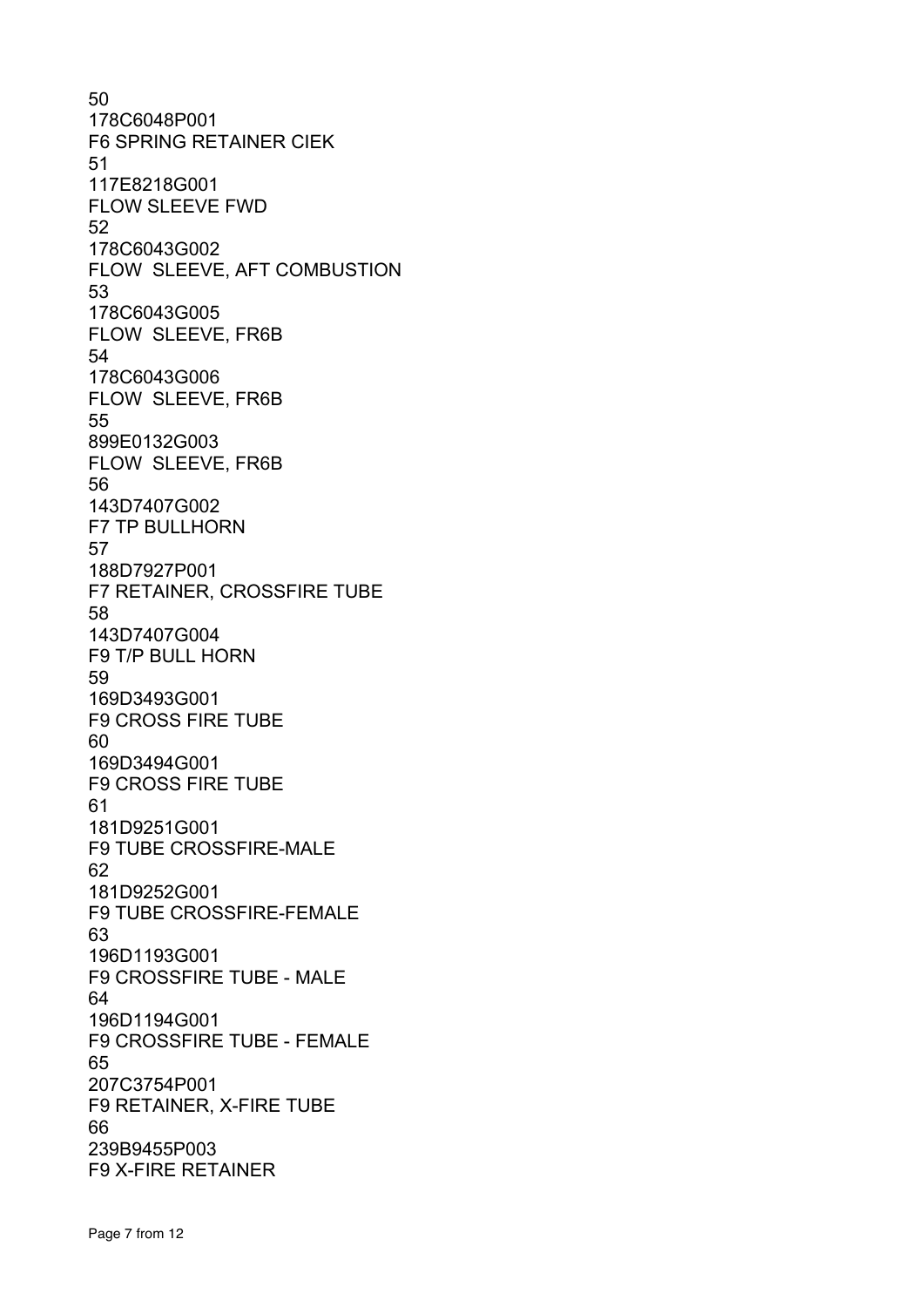67 207C3708G003 F9 X-FIRE RETAINER 68 143D7457G002 F9 TP SUPPORT 69 207C3708G001 X-FIRE RETAINER 70 188D4719G001 TUBE, CROSSFIRE-COMBUSTION 71 237B2798G002 TUBE, CROSS FIRE UPRATED Bearings, Shims, Deflectors & Others 72 112E1743G001 MOD-SEAL STA AIR, FWD 73 112E1744G001 MOD-SEAL STA AIR-FWD 74 114A3576G001 AIR SEAL ASSEMBLY 75 133D1337G001 SUPPORT (EXHAUST FRAME) 76 133D1337G002 SUPPORT (EXHAUST FRAME) 77 138C8704P001 DEFLECTOR 78 138C8704P002 DEFLECTOR 79 138C8965G001 DEFLECTOR, OIL 80 138C8965G002 BRG DEFL NO. 1 81 138C8971P001 BEARING CAP 82 138E6874G001 SEAL STA AIR BS- AFT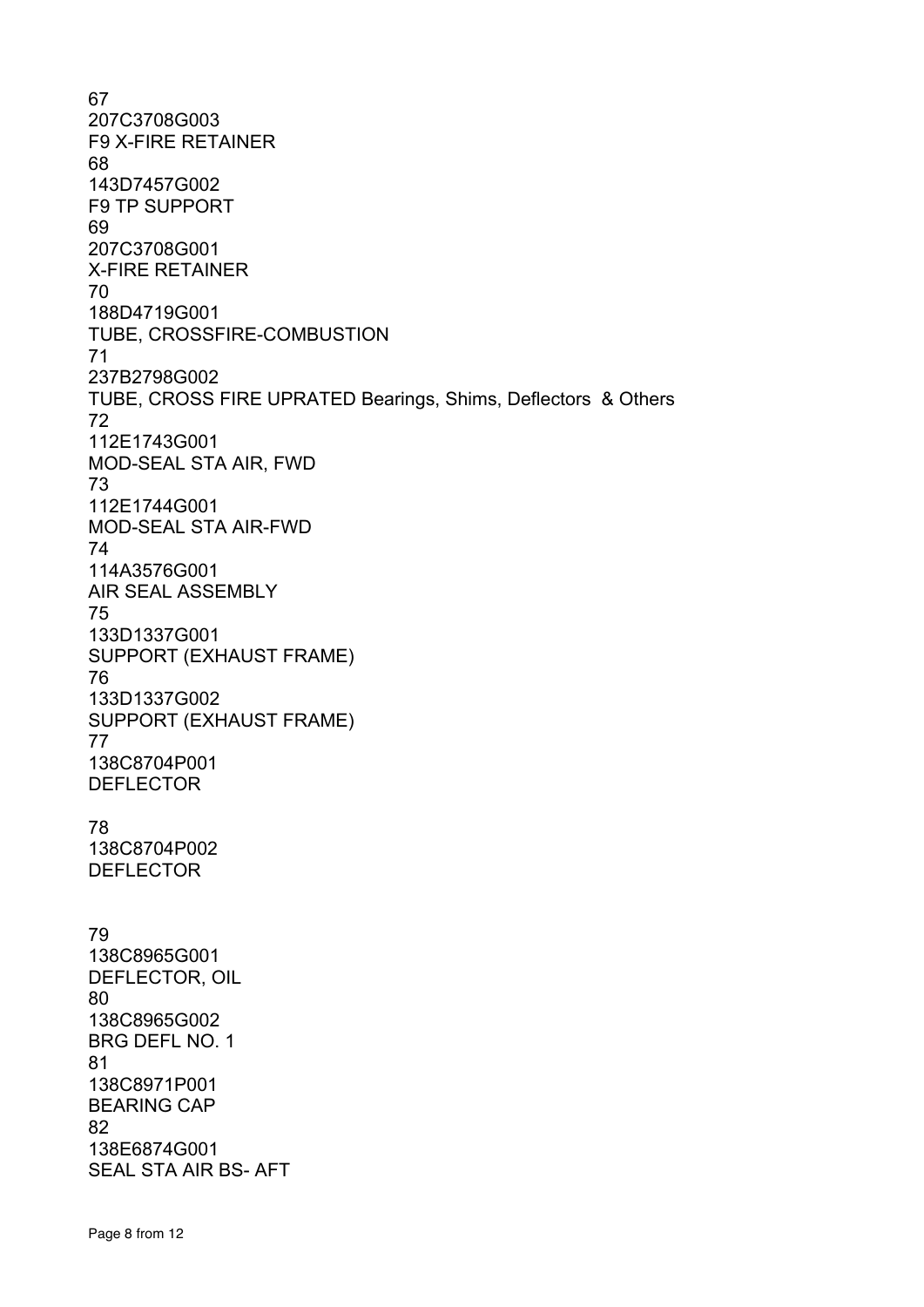83 142D4156G001 BEARING SEAL BRG. 2 84 142D4182G001 BEARING LINER NO. 1 85 142D4910G001 LINER BEARING 86 145C4432G001 OIL DEFLECTOR 87 145C4432G002 BRG DEFL NO. 1 88 149D2020P001 SEAL STATIONARY 89 149D2020P002 SEAL STATIONARY 90 149D2020P003 SEAL STATIONARY 91 149D2020P004 SEAL STATIONARY 92 149D2022G001 SEAL STATIONARY 93 149D2022G002 SEAL STATIONARY 94 149D2022G003 SEAL STATIONARY 95 149D2022G004 SEAL STATIONARY 96 149D2032P001 BEARING SEAL BRG. 3 97 149D2032P002 SEAL STATIONARY OIL BRG # 3 98 149D2034G001 SEAL STATIONARY OIL 99 154D7145G001 DEFLECTOR, OIL # 1 BEARING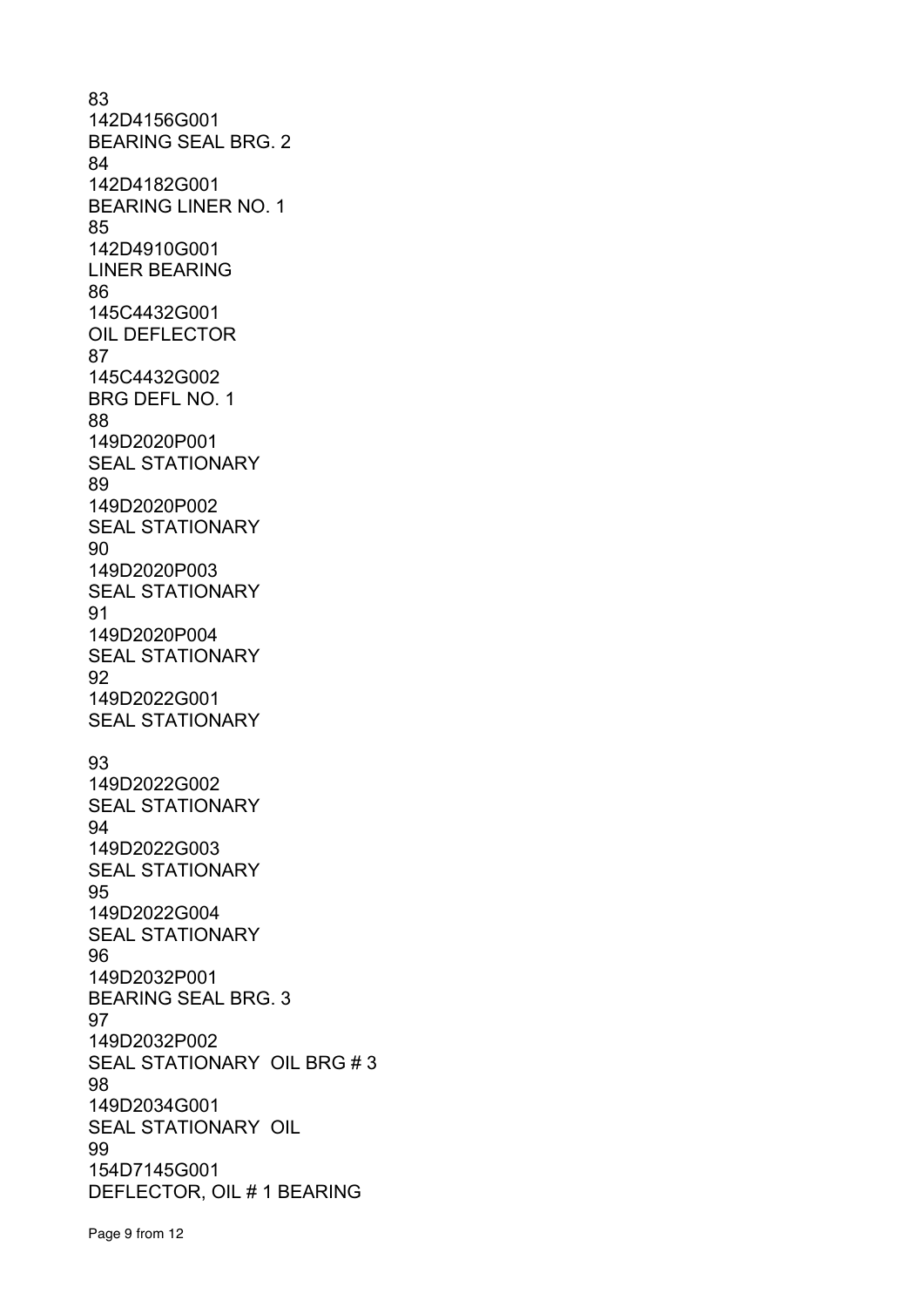100 154D7145G002 DEFLECTOR, OIL # 1 BEARING 101 164C2807G001 BRG SEAL A346 102 164C2807G003 STATIONARY OIL SEAL ASSEMBLY 103 164C2817G001 BEARING THRUST 104 164C2817G002 BEARING THRUST 105 164C2819P001 DEFLECTOR, FWD BEARING # 2 106 164C2822G001 SEAL STATIONARY OIL, BEARING NO.2 107 164C2822G003 SEAL STATIONARY, OIL BEARING # 2 108 172D7207G001 BEARING NO. 2 109 177D9782G001 SEAL, LABYRENTH 110 177D9949P001 DEFLECTOR,FORWARD BRG #3 111 178C6808G001 SEAL ASSEMBLY 112 178C6818P001 STRAP, BEARING NO. 3 113 178C6818P002 STRAP, BEARING NO. 3 114 178C6831G001 BEARING LINER NO. 3 115 178C6832G001 SEAL STATIONARY, OIL BRG. 116 188C9738G001 SEAL STATIONARY, OIL BEARING # 1 FWD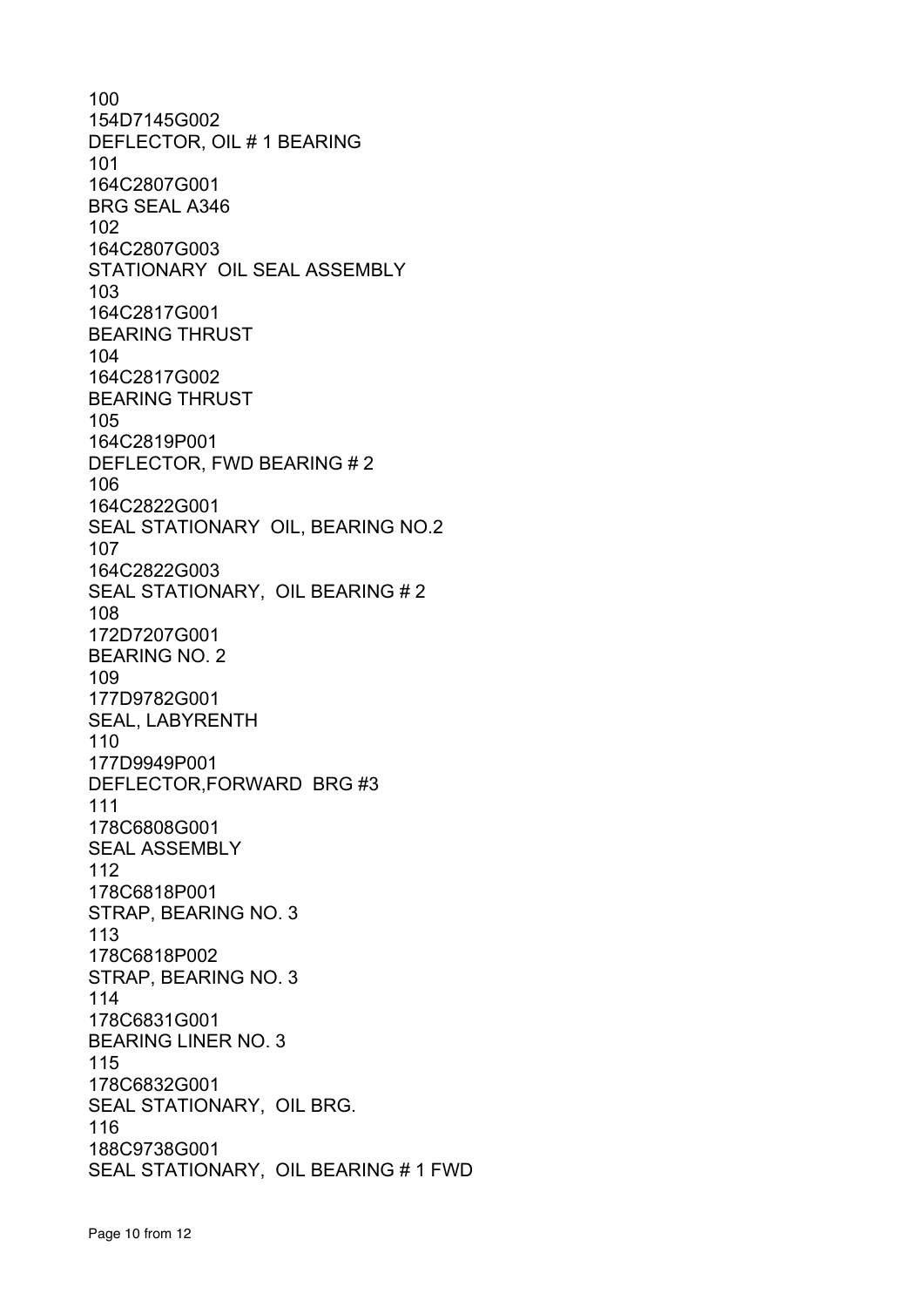117 201C7904P001 AIR BRG SEAL 118 215A2471P002 THRUST SHIM 119 219B6853G001 SHIM 120 219B6853G002 SHIM 121 219B6862P001 DEFLECTOR BEARING 3 FWD 122 219B6865P001 SHIM, BEARING 123 219B6865P002 SHIM, BEARING 124 219B6889P001 DEFLECTOR 125 219B6889P002 DEFLECTOR 126 227B6004P001 SEAL FLEXIBLE 127 227B6004P002 SEAL FLEXIBLE 128 227B9156P003 SHIM LOADED THRUST BEARING 129 237B2036P001 SEAL, RETAINER RING 130 237B2036P002 SEAL, RETAINER RING 131 239B9709G001 BRG SEAL NO. 1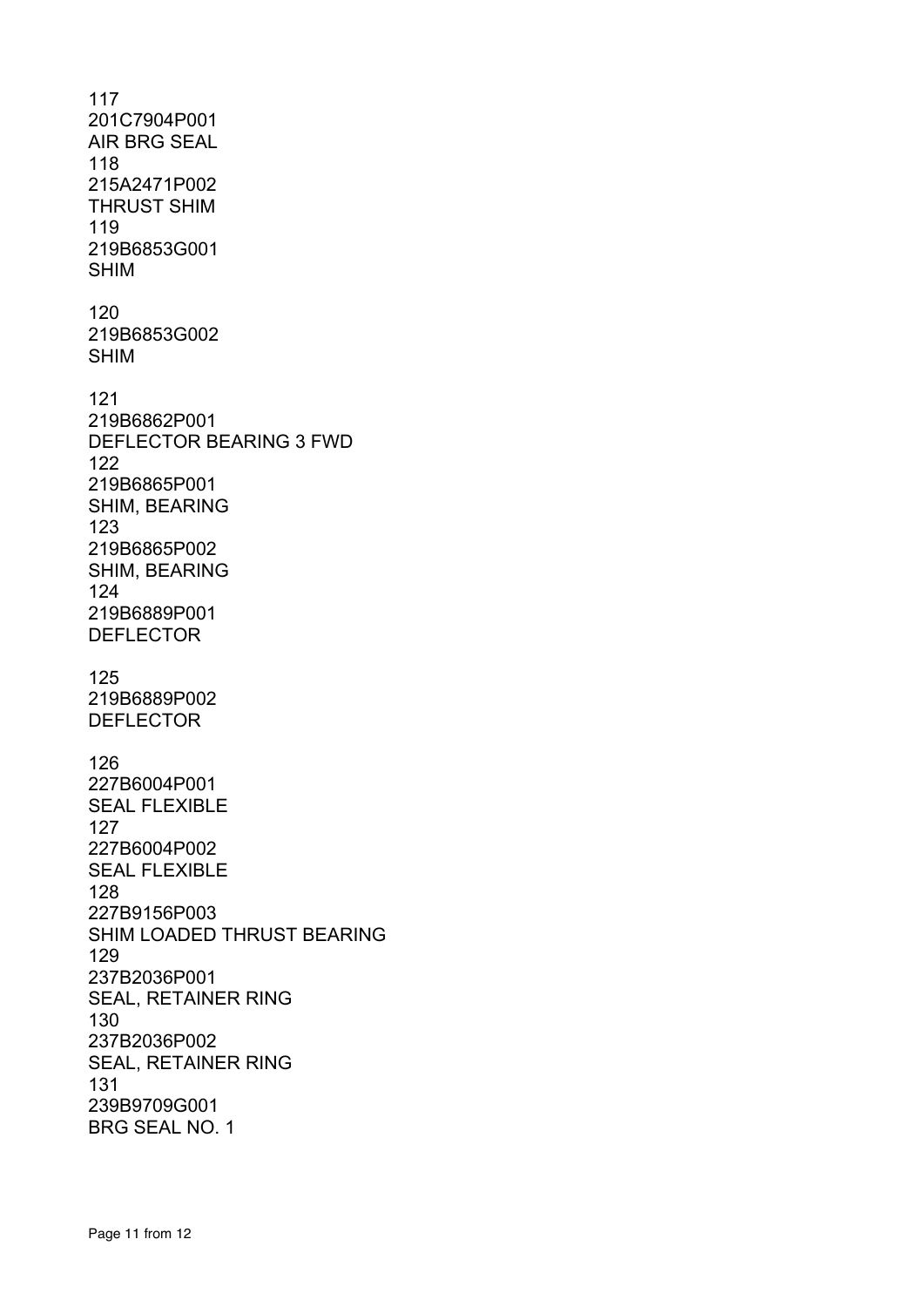## Hardware (Frame 5, Frame 6 & Frame 9)

|                                  | 1 |
|----------------------------------|---|
| <b>BUCKET HARDWARE</b>           | 2 |
| <b>NOZZLE HARDWARE</b>           |   |
|                                  |   |
| <b>SHROUD HARDWARE</b>           | 3 |
|                                  |   |
|                                  | 4 |
| <b>TRANSITION PIECE HARDWARE</b> |   |
| <b>COMBUSTION LINER HARDWARE</b> | 5 |
|                                  | 6 |
| <b>IGV HARDWARE</b>              |   |
|                                  |   |
| <b>FUEL NOZZLE INTERNALS</b>     |   |
|                                  |   |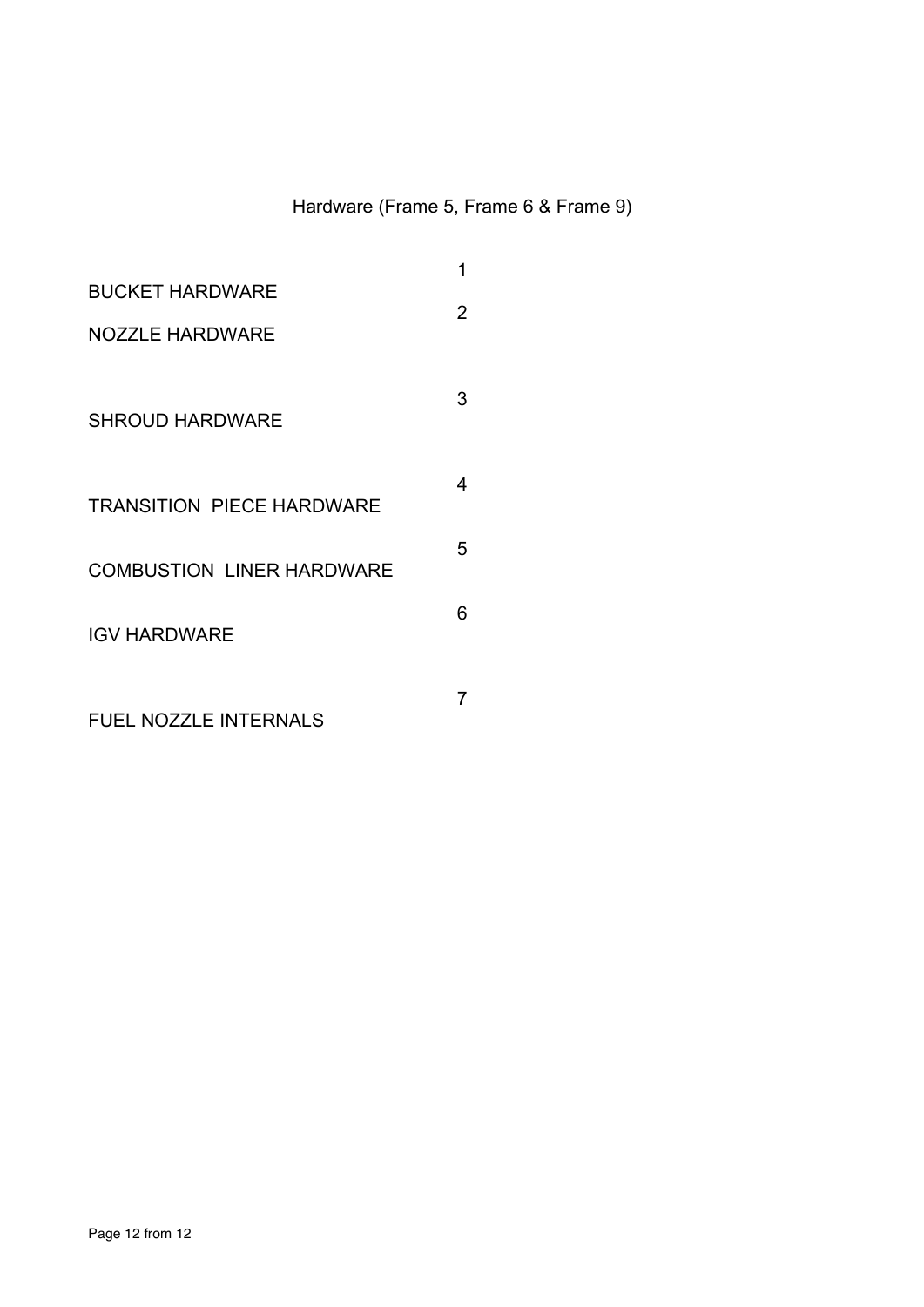

# Gas Turbine Spares - In Stock (New Condition)

| <b>SN</b>         | <b>Description</b>                         | <b>Part Code</b><br>Similar to |                                 |                | Stock UoM  | <b>Delivery</b> |
|-------------------|--------------------------------------------|--------------------------------|---------------------------------|----------------|------------|-----------------|
|                   | Frame 5 GT Spares                          |                                |                                 |                |            |                 |
| 1                 | Compressor Stator Blade Kit                | 6000000                        | 106L1698G001                    | $\overline{2}$ | <b>SET</b> | Ex-stock        |
| $\overline{2}$    | Compressor Rotor Blade Kit                 | 6000001                        | 106L1699G001                    | $\overline{2}$ | <b>SET</b> | Ex-stock        |
| 3                 | Inlet Guide Vanes                          | 6000340                        | 151D8782P001                    | $\overline{2}$ | <b>SET</b> | Ex-stock        |
| 4                 | Shroud Kit, 1st Stage - F5S1D              | 6001472                        | 339A9970G002                    | 1              | <b>SET</b> | Ex-stock        |
| 5                 | Shroud Kit, 1st Stage - F5S1A              | 6001232                        | 339A9970G004                    | 2              | <b>SET</b> | Ex-stock        |
| 6                 | Shroud Kit, 2nd Stage - F5S2A Coating      | 6001473                        | 339A9971G002                    | 4              | <b>SET</b> | Ex-stock        |
| $\overline{7}$    | Shroud Kit, 2nd Stage -<br>F5S2A Honeycomb | 6001473                        | 339A9971G004                    | 5              | <b>SET</b> | Ex-stock        |
| 8                 | Shroud Kit, 2nd Stage - F5S2B              | 6001474                        | 329A3485G002                    | 8              | <b>SET</b> | Ex-stock        |
|                   | Frame 6 GT Spares                          |                                |                                 |                |            |                 |
| 9                 | Compressor Stator Blade Kit                | 6000002                        | 103L1101G003                    | 3              | <b>SET</b> | Ex-stock        |
| 10                | Compressor Rotor Blade Kit                 | 6000003                        | 103L1102G003                    | $\overline{2}$ | <b>SET</b> | Ex-stock        |
| 11                | Inlet Guide Vanes                          | 6000070                        | 151D8781P001                    |                | <b>SET</b> | Ex-stock        |
| 12                | Shroud Kit, 1st Stage HR 120 - F6S1HR      |                                | See note given<br>at the bottom | 1              | <b>SET</b> | Ex-stock        |
| 13                | Shroud Kit, 1st Stage - F6S1               | 6001332                        | 329A3228G004                    | 1              | <b>SET</b> | Ex-stock        |
| 14                | Shroud Kit, 3rd Stage - F6S3 Coating       | 6001054                        | 329A3230G002                    | $\overline{2}$ | <b>SET</b> | Ex-stock        |
| Frame 9 GT Spares |                                            |                                |                                 |                |            |                 |
| 15                | <b>Inlet Guide Vanes</b>                   | 2000432                        | 142D4639P001                    | 1              | <b>SET</b> | Ex-stock        |
| 16                | Shroud Kit, 1st Stage HR 120 - F9S1HR      | 6001954                        | 104C1225P008                    | 1              | <b>SET</b> | Ex-stock        |

Note: Please confirm the required part number for line # 12, as there are multiple variants under it.